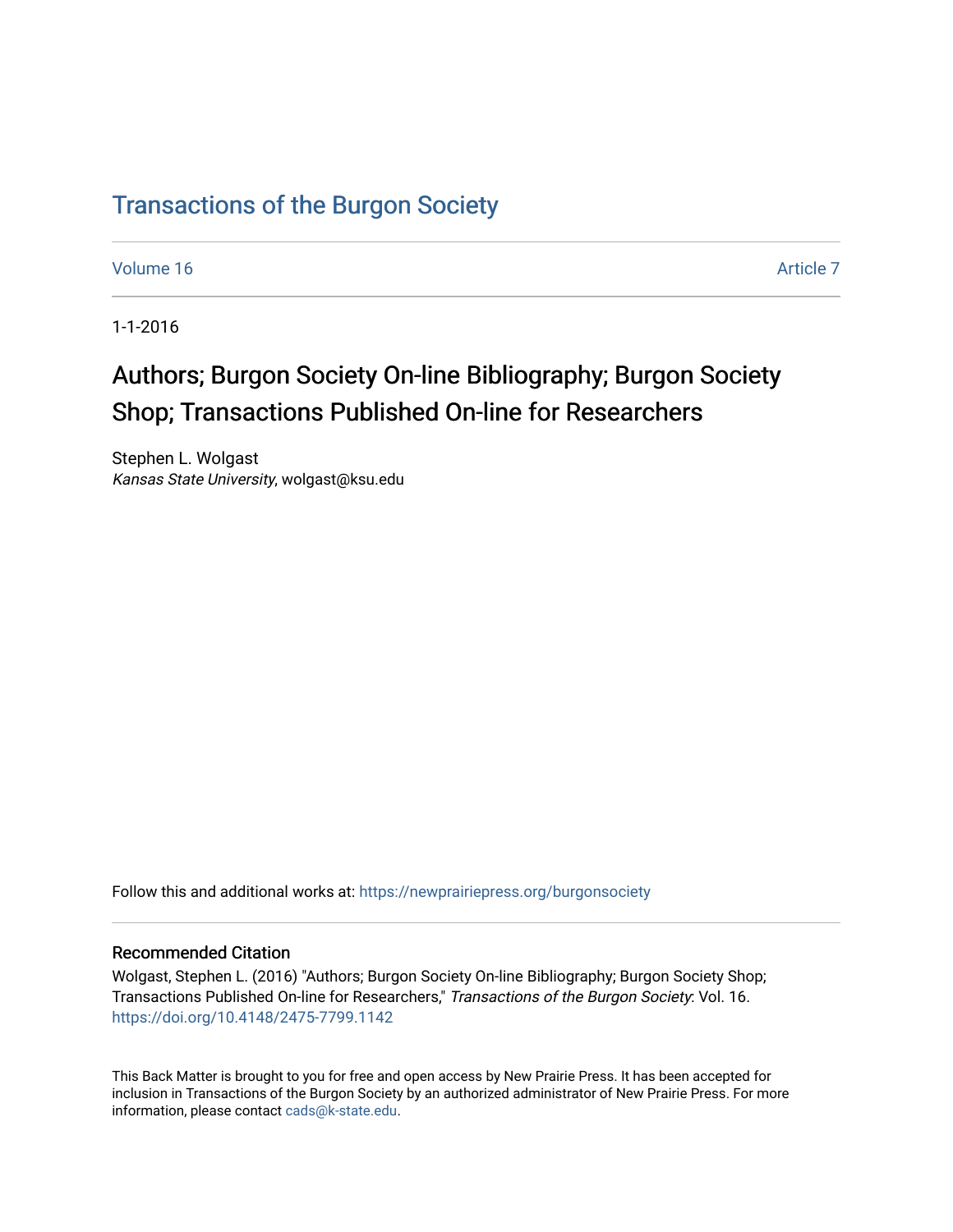### **Authors**

**Peter Chiu,** BSc (London), BSc, MPhil, PhD (HKU), FBS, is Head of the Department of Engineering at Hong Kong Institute of Vocational Education (Tsing Yi). A food and wine lover, he is a Vice Chargé de Missions, Great Britain Bailliage, Chaîne des Rôtisseurs.

**Peter William Clarke,** BA (Leicester), FBS, lives in Bradford, West Yorkshire, where he works in educational project management.

**Alex Kerr,** MA (Oxon), MA, PhD (Reading), FBS, is a lecturer in medieval studies in Oxford, and director of a training consultancy specializing in technical writing. He was the Burgon Society's publications editor from 2003 to 2011.

**John Lancaster,** BA (Brit Col), BPhil (St Andrews), STB (Anglican Theological College of British Columbia), ThM (Princeton Theological Seminary), DMin (San Francisco Theological Seminary), FBS, spent most of his formative years and working life on Vancouver Island. He then migrated to the city of Vancouver on British Columbia's mainland, to live in what he calls otiose retirement.

**Stephen Wolgast,** BA (Kansas St), MS (Columbia), FBS, is Assistant Professor of Journalism and Digital Media at Kansas State University. His previous article examined descriptions of academic dress that students at Columbia published in the nineteenth and early twentieth centures. He has been editor of the *Transactions* since Volume 11.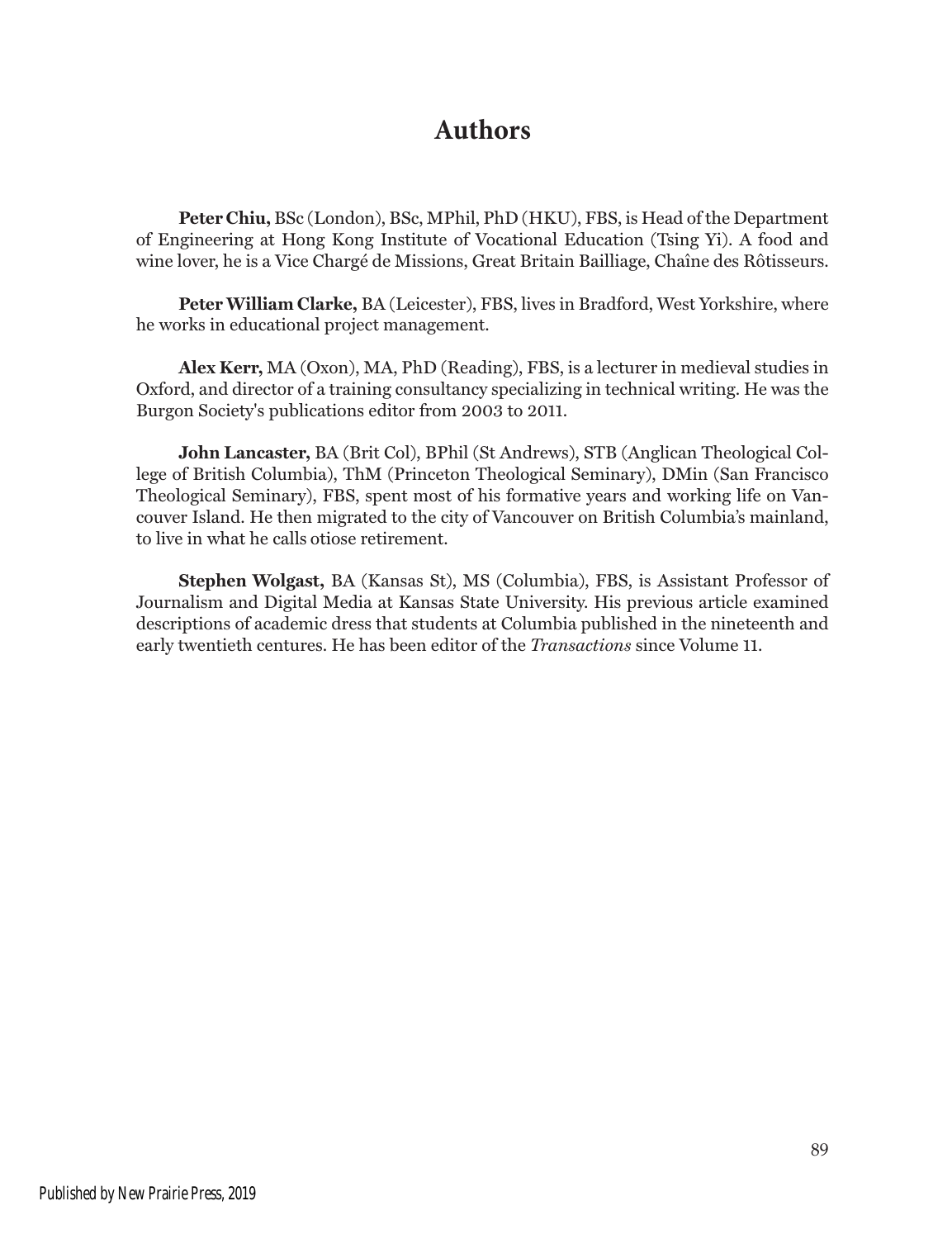## Burgon Society On-line Bibliography

The aim is to build up a comprehensive<br>resource for those researching the de-<br>resource bistory and averating of academical sign, history and practice of academical dress.

The Introduction is a brief survey of the key materials on academical dress that are either in print or available in the larger public and university libraries.

The Alphabetical list that follows is intended to cover what has been published on the subject since the beginning of the nineteenth century; earlier items are listed if they include engravings that provide important evidence of robes of the period.

The bilbliography grows every year. Suggestions for additions (or corrections) **The Burgon Society Library** 

Introduction | Bibliography | Hoodata | Transactions | Burgon Notes | Archive Material

#### **Bibliography of Academical Dress**

compiled by Alex Kerr

This Bibliography is in two parts. The Introduction is a brief survey of the key materials on academical dress that are either in print or available in the larger public and university libraries. The Alphabetical list that follows is intended to cover what has been published on the subject since the beginning of the nineteenth century; earlier items are listed if they<br>include engravings that provide important evidence of robes of the period. Successful dissertations submitted for the Fellowship of the Burgon Society, whether published later<br>or not, are listed separately on the <u>Submissions</u> page of the Research section of this website

Note. Please send any suggestions for corrections or additions to registrar@burgon.org.uk or webmaster@burgon.org.uk (remembering to include "Burgon" somewhere in the subject line).

Find a list of books and articles to help your research at www.burgon.org.uk/society /library/biblio.html.

are welcome. Please send e-mails to: webmaster@burgon.org.uk.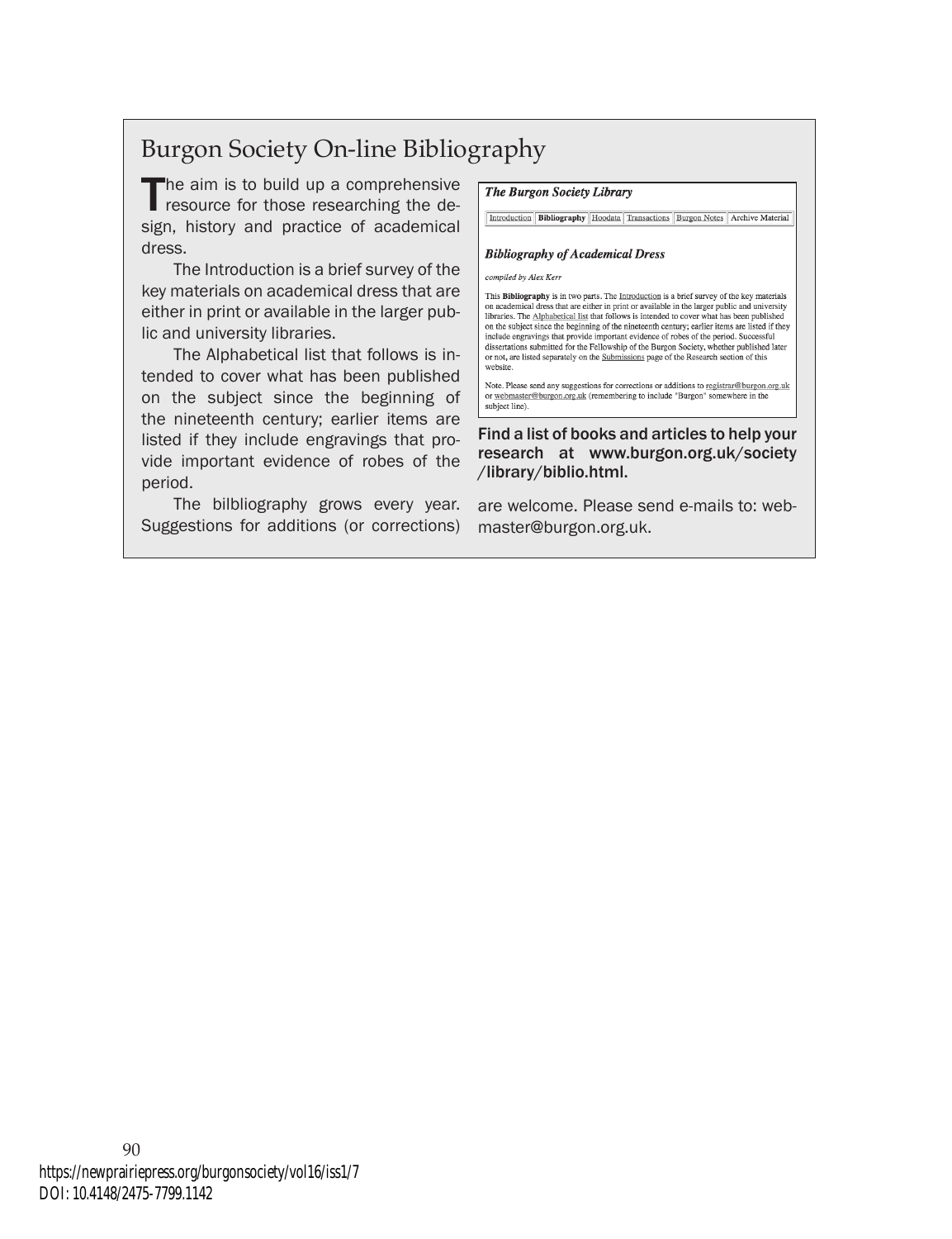## **Burgon Society Shop**

For deliveries within the UK, send your order with your remittance to: *Ian Johnson, Treasurer, The Burgon Society, 9 Pymore Road, Bridport, Dorset, DT6 3XE, UK.*

For deliveries to the US and Canada, you may order in two ways. You may receive an invoice through PayPal (in US Dollars) by writing to slw53@columbia.edu; or you may send your order with a cheque payable to The Burgon Society to: *Stephen Wolgast, The Burgon Society, 103 Kedzie Hall, Kansas State University, Manhattan, KS 66506-1505, USA.* 

All prices include postage and packing to the UK, US and Canada.

If you are making a payment to the Society from outside the UK, US or Canada, you may either: transfer your payment by PayPal to the Society at this email address: iaj123 $@$ aol.com; or you may pay by banker's draft in UK pounds drawn on a corresponding UK bank; arrange for your bank to make a payment directly to our bank quoting IBAN GB37 MIDL 4001 2471 3762 33 and BIC MIDL GB2105N.

#### Books

#### Ackermann's Costumes of the Universities of Oxford and Cambridge

Edited by Nicholas Jackson

*Published in 2016 by the Burgon Society as the first in a series of important texts on the history of academic dress and related topics. Hardback. 84 pages. Includes 37 plates (34 colour, 3 B&W).* 

Here are reprinted all the plates of academic dress that appeared in Rudolph Ackermann's two-volume histories of the Universities of Oxford and Cambridge published in 1814 and 1815, giving a valuable snapshot of the academic and official dress in use at these Universities at the beginning of the nineteenth century.

Members £18.50/\$22; Non-members £24.99/\$29.99

Shaw's Academical Dress of Great Britain and Ireland, *3rd edition, Volume II: Non-*

*Degree-Awarding Bodies* 

Edited by Nicholas Groves

*Published in 2014 by the Burgon Society. Crown Quarto, bound, soft cover. 236 pages.* Members £14.50

(Non-members can buy direct from the printers at www.lulu.com at £18.50 or \$31.50)

The Vice-Chancellor's Committee: The University of West Bromwich Considers the Place of Academic Dress in a Contemporary University, *A dramatic discussion with three papers as appendices*

By Les Robarts

*Published in 2012 by the Burgon Society. A5, perfect binding. 76 pages.* For price, please contact us through one of the email addresses at the top of this page.

Shaw's Academical Dress of Great Britain and Ireland*, 3rd edition, Vol. I*

Edited by Nicholas Groves

*Published in 2011 by the Burgon Society. Crown Quarto, bound, soft cover. 452 pages.* Members £20.00.

(Non-members can buy direct from the printers at www.lulu.com at £27.50 or \$49)

#### Key to the Identification of Academic Hoods of the British Isles, *4th edition*  By Nicholas Groves

*Published in 2010 by the Burgon Society. A5, comb bound. 65 pages.* Members £8.00; Non-members £12.00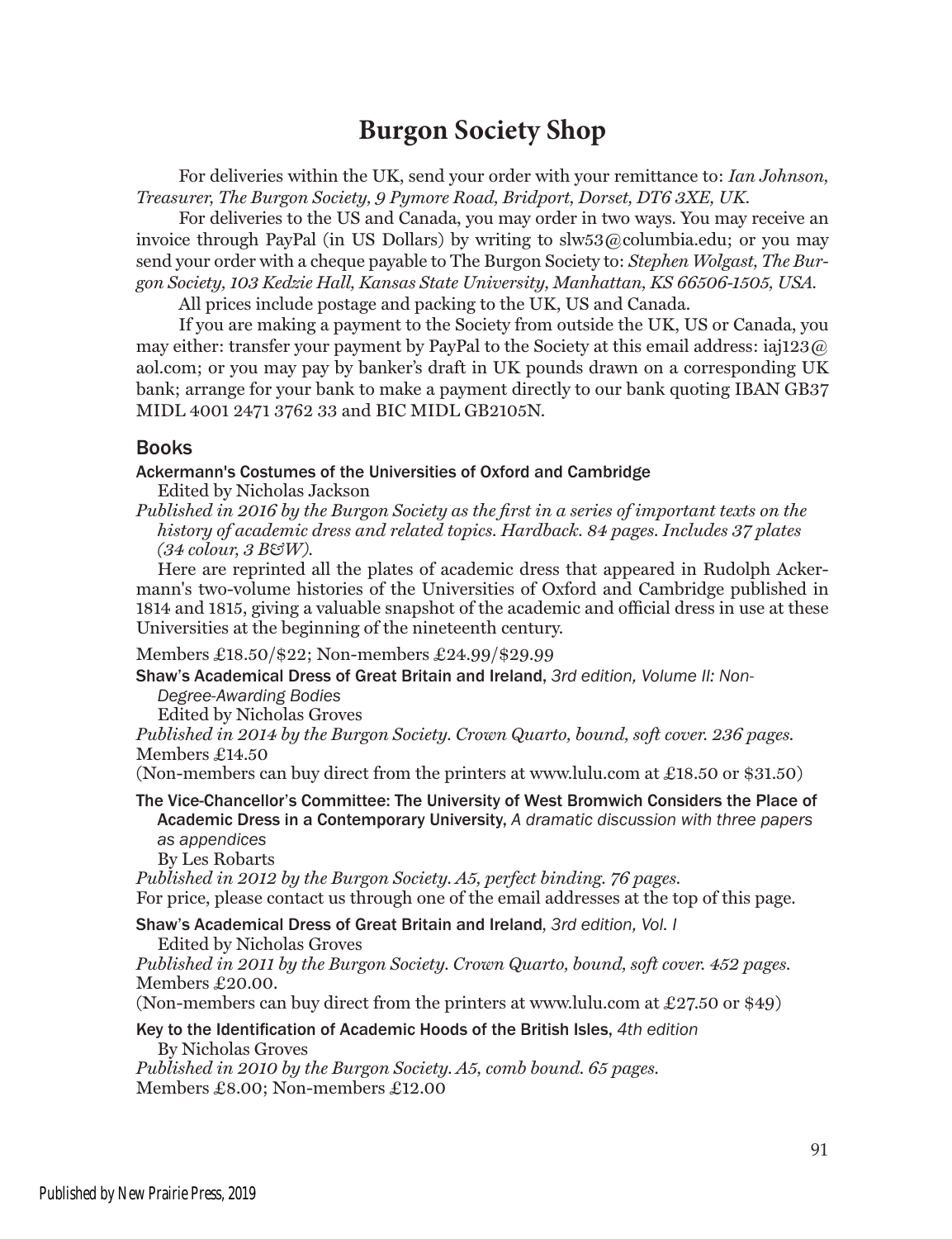#### Malachite and Silver: Academic Dress of the University of Stirling

By Colin Fleming *Published in 2009 by the Burgon Society. A5, stapled.* Members £7.50; Non-members £10.00

#### University of London Academic Dress

By Philip Goff *Published in 1999 by The University of London Press. A5, bound, soft cover. 56 pages.* Members £6.50; Non-members £8.75

#### Journal

From the *Transactions*' first edition in 2001 until its fourth edition in 2004, it was called *The Burgon Society Annual*, but since 2005 has held its present title.

Transactions of the Burgon Society *Crown Quarto format* Volume 16 (2016) Further copies of this volume are available. Members £12.50/\$20 per copy; Non-members £15/\$24 per copy

Volume 15 (2015) *96 pages. French influence on the dress of Scottish Doctors of Medicine; how academic dress is mobilized in degree ceremonies; a portrait of an early 18th Century nobleman; American degree colours; and the tradition of academic costume at Acadia University.*

Members £12.50/\$20 per copy; Non-members £15/\$24 per copy

- Volume 14 (2014) *112 pages. Articles cover the discovery of an image of a Glasgow Court member's gown; an account of receiving a Lambeth degree; the influence of the Church on the development of the trencher; academic dress at the Ionian Academy; the history of academic dress in Japan; the introduction of academic dress in China; guidelines for academic dress and colours in Spain; creating officers' robes for the University of Divinity, Melbourne; and students' writing on academic dress at Columbia University.*  Members £12.50/\$20 per copy; Non-members £15/\$24 per copy
- Volume 13 (2013) *144 pages. Academic dress at Kenyatta University, Kenya; academic dress in Sweden; a sumptuary law of Mary I in 1554–5; Scottish ecclesiastical dress from the Reformation to the present day; academic robes of graduates of Cambridge from the end of the eighteenth century to the present day; the development of academic dress of Oxford from 1920 to 2012.*
- Members £12.50/\$20 per copy; Non-members £15/\$24 per copy
- Volume 12 (2012)*128 pages. The issue includes a memoriam of Dr John Birch, who served as President of the Burgon Society from the Society's foundation in 2001 until October 2011. It also reports on academic dress of the University of Glasgow; the conservation of a nineteenth-century student gown of the University of Glasgow by the Hunterian; the dress of rectors at Scottish universities; Queen's College Oxford and purple as the blood of the Lord; gowns worn by MAs in early-seventeenth-century England and Thomas Thornton's curious sleeves; a survey of variation in US academic dress and a system of categories for departures; and a study on the history and use of lace in academic gowns in the UK and Ireland.*
- Members £12.50/\$20 per copy; Non-members £15/\$24 per copy
- Volume 11 (2011)*112 pages. Academic dress in Canterbury; academic dress of the University of Hull; academic dress of the University of Leicester; the demise of 'faculty' meanings in US hoods; revisions to the academic dress of the University of Malta.* Members £12.50/\$20 per copy; Non-members £15/\$24 per copy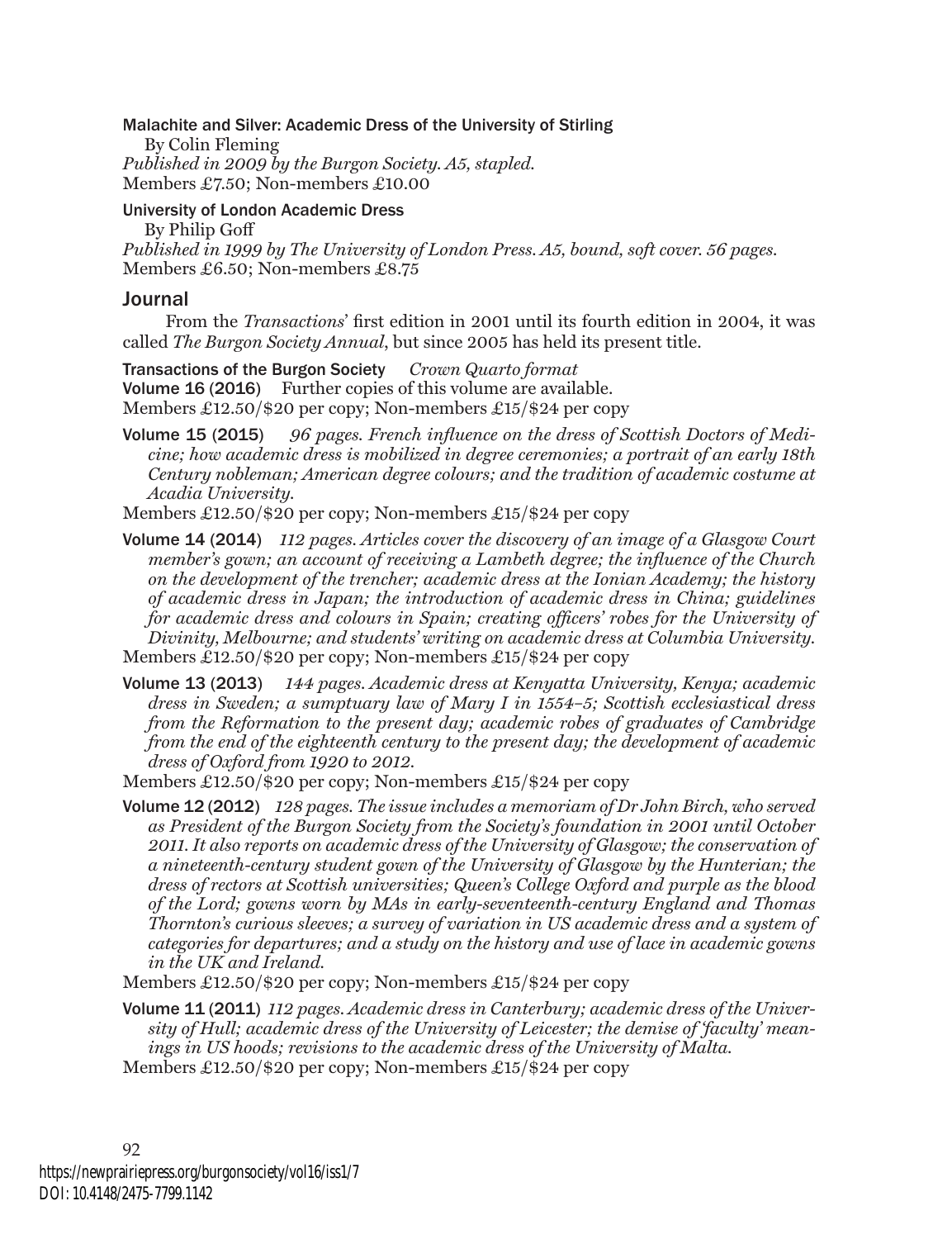- Volume 10 (2010)*128 pages. This issue includes articles on the history of the Scottish undergraduate scarlet gown; Walter Pope's successful fight against the abolition of academical dress at Oxford in 1658; the robes for new doctorates at Oxford, 1895-1920; the debate on proposed academical dress for the Royal Institute of British Architects. 1923*–*24; and an investigation into the perceived decline of academical dress*—*and how this trend might be reversed or abated*—*by tracing the social and cultural forces that have acted upon the tradition in the last hundred years.*
- Members £10.00/\$16 per copy; Non-members £13.00/\$21 per copy
- Volume 9 (2009) Special North American Issue *224 pages. Three studies on the Intercollegiate Code of Academic Costume, its development and departures from it; three covering the history and use of robes at Harvard, Princeton, and Columbia Universities; two on Canadian universities in Nova Scotia; an article with detailed illustrations on the making of an American doctoral gown; and a timeline of key events in the history of academic dress in North America.*
- Members £15.00/\$24 per copy; Non-members £20.00/\$32 per copy
- *Copies of older volumes are available. For details, visit* www.burgon.org.uk/society/shop*.* Volume 8 (2008) *160 pages. The academical dress of the University of Warwick; trends in the manufacture of gowns and hoods (with detailed descriptions and illustrations); the robes for the Master of Midwifery of the Worshipful Society of Apothecaries of London; the origins of the University of Wales robes; the use of the academic hood in quire; notes and corrections to Hargreaves-Mawdsley's* History of Academical Dress*; and the personal reminiscences of a life-long student of academical dress.*
- Members £10.00/\$16 per copy; Non-members £13.00/\$21 per copy
- Volume 7 (2007) *144 pages. Academical dress at the University of Toronto; the question of Lambeth degree holders and the University of London; Wills's cigarette cards of university hoods and gowns; the robes of the medical Royal Colleges; and academic attire as a component of the livery of the Chapel Royal.*
- Members £9.00/\$14.50 per copy; Non-members £12.50/\$20 per copy
- Volume 6 (2006) *128 pages. Tudor sumptuary laws; green as the colour for doctor's robes; Masters of Grammar; the academical dress of the University of Stirling; and academic dress and nursing.*
- Members £7.50/\$12 per copy; Non-members £10.00/\$16 per copy
- Volume 5 (2005) *128 pages. This issue, which continues the series of Burgon Society Annuals under a new name, includes articles on the history of robes in Germany and France; the evolution of English academical dress from the Middle Ages to modern times; Lambeth academical dress; the original London University scheme; gold as the colour of science; and the use of the British Colour Council numbering system by British and Commonwealth universities.*
- Members £7.50/\$12 per copy; Non-members £10.00/\$16 per copy

#### Tie

#### **The Burgon Society Member's Tie** *Available only from the Burgon Society.*

Pure silk, produced by James Morton Ties, showing small crimson Burgon shaped hoods between narrow triple stripes of silver, crimson and silver on a dark blue background. Members £25/\$40